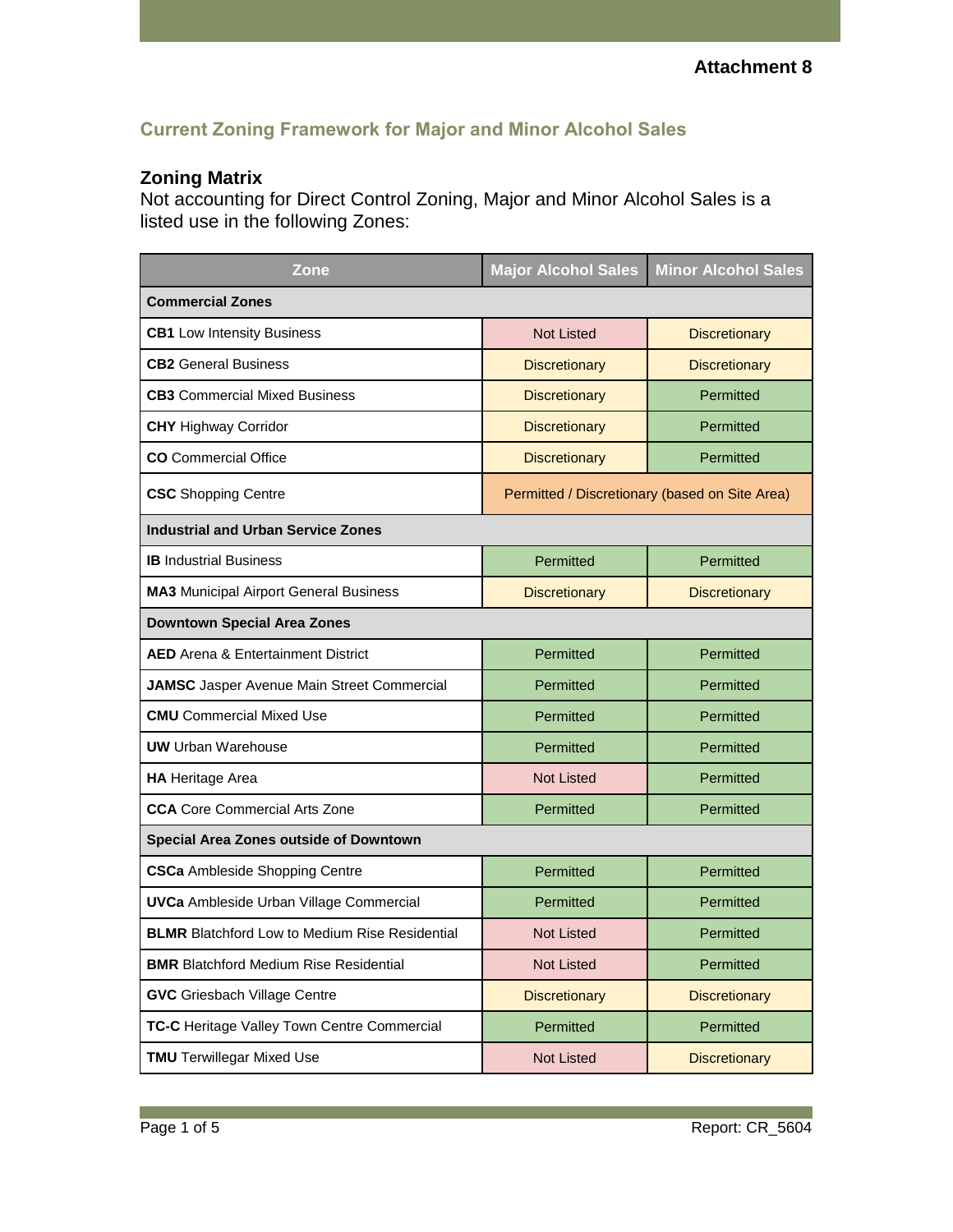Zoning Bylaw 12800 regulates the intensity of liquor stores by distinguishing Major Alcohol Sales from Minor Alcohol Sales by floor area, with the threshold separating the two being 275 square metres. This distinction was introduced in 1994 with the original regulations for Minor and Major Alcohol Sales, and allows each use to be regulated differently, such as selecting specific zones for each use and listing them independently as permitted or discretionary uses.

## **Parking Requirements**

Major and Minor Alcohol Sales have different parking requirements for most areas of the city, with the exception of the Downtown Special Area zones, Transit Oriented Development areas, and areas within the Main Streets Overlay. The parking rate required for Major Alcohol Sales is 1 parking space per 23.3 square metres of Floor Area, while Minor Alcohol Sales requires 1 parking space per 31.3 square metres of Floor Area.

## **Special Land Use Provisions - Major and Minor Alcohol Sales**

In addition to the general zoning regulations, Major and Minor Alcohol Sales are subject to the extended list of regulations identified below:

- 1. Any Major Alcohol Sales or Minor Alcohol Sales shall not be located less than 500 m from any other Major Alcohol Sales or Minor Alcohol Sales.
- 2. Notwithstanding subsection 85(1), a Major Alcohol Sales or Minor Alcohol Sales may be located less than 500 m from any other Major Alcohol Sales or Minor Alcohol Sales if all the following regulations are met:
	- a. the Major Alcohol Sales or Minor Alcohol Sales are located on separate Sites;
	- b. the Major Alcohol Sales or Minor Alcohol Sales are located outside the boundary shown in Appendix 1 to Section 85; and
	- c. at least one of the Major Alcohol Sales or Minor Alcohol Sales is located on a Site greater than 2.5 ha in size that is zoned CSCa, UVCa, GVC, TC-C, DC1, DC2, CSC, CB1, CB2, CHY, CO or CB3.
- 3. For the purposes of Section 85, the 500 m separation distance shall be measured from the closest point of the Major Alcohol Sales or Minor Alcohol Sales Use to the closest point of any other approved Major Alcohol Sales or Minor Alcohol Sales Use.
- 4. Any Site containing a Major Alcohol Sales or Minor Alcohol Sales shall not be located less than 100 m from any Site being used for community or recreation activities, public or private education, or public lands at the time of the application for the Development Permit for the Major Alcohol Sales or Minor Alcohol Sales. Sites that are greater than 2.0 ha in size and zoned either CSC or DC2, are exempt from this restriction. For the purposes of this subsection only:
	- a. the 100 m separation distance shall be measured from the closest point of the subject Site boundary to the closest point of another Site boundary,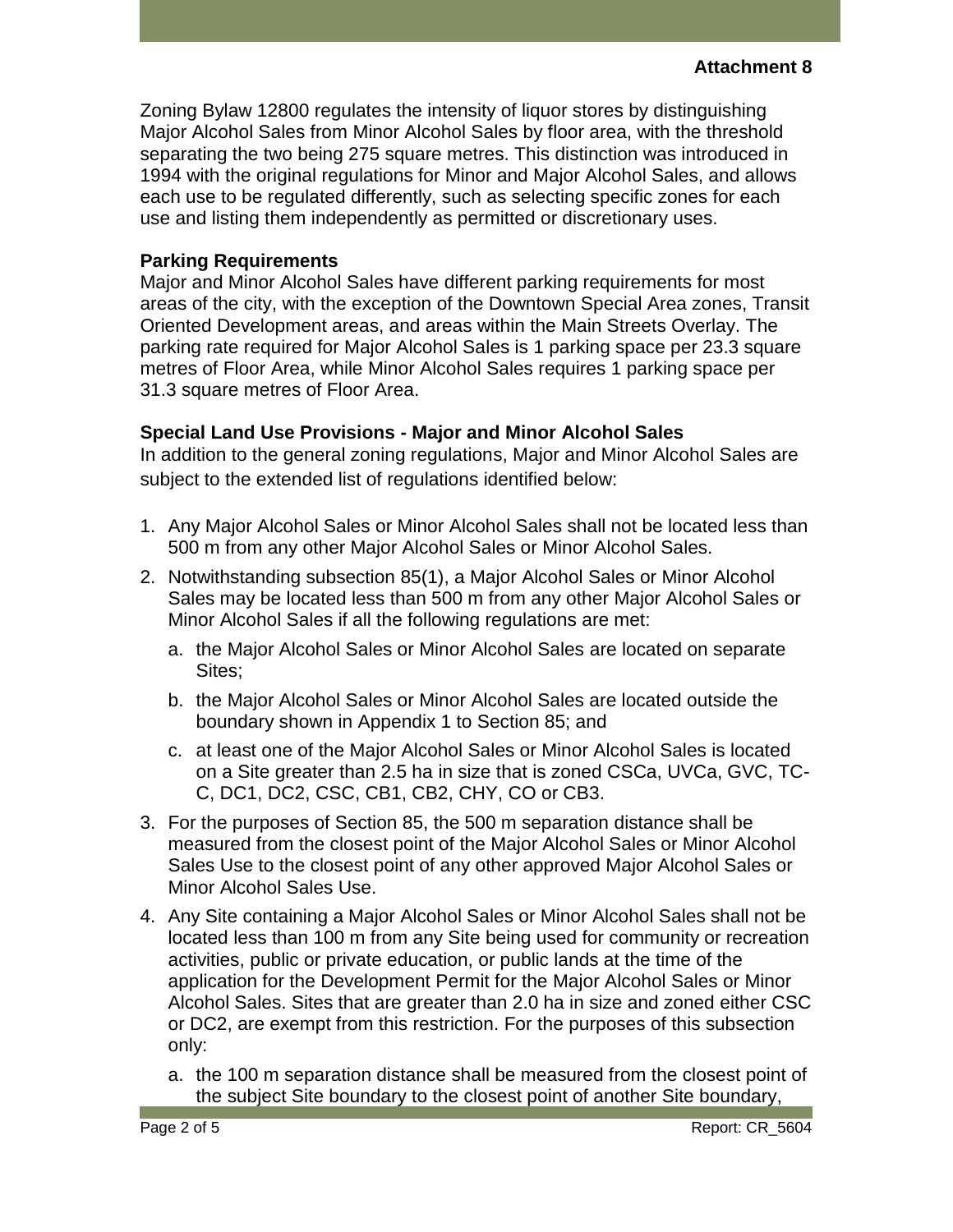and shall not be measured from Zone boundaries or from the edges of structures;

- b. the term "community or recreation activities" is limited to Community Recreation Services, as defined in subsection 7.8(1) of this Bylaw, which includes community league buildings and facilities, and children's playgrounds and play areas. This term does not include arenas or other public assembly Uses, Child Care Services, Public Libraries and Cultural Exhibits, or Religious Assembly;
- c. the term "public or private education facilities" is limited to elementary through to high schools inclusive only, and does not include dance schools, driving schools or other Commercial Schools; and
- d. the term "public lands" is limited to Sites zoned AP, and active recreation areas in the North Saskatchewan River Valley and Ravine System, as shown in Appendix I of Section 811 of this Bylaw, that are zoned A; it does not include passive areas in the North Saskatchewan River Valley and Ravine System, as shown in Appendix I of Section 811 of this Bylaw and other areas zoned A.
- 5. Notwithstanding Section 11 of this Bylaw, a Development Officer shall not grant a variance to subsection 85(4).
- 6. Notwithstanding Section 11 of this Bylaw, a Development Officer shall only grant a variance to subsection 85(1) or subsection 85(2) as outlined in subsections 85(7), 85(8) and 85(9).
- 7. When the Development Officer receives an application for a Development Permit that is for the purpose of accommodating the temporary relocation of an approved Major Alcohol Sales or Minor Alcohol Sales within 500 m of its original location, a variance to subsection 85(1) or subsection 85(2) may be granted where:
	- a. the application for the Development Permit is for a Temporary Development, in order to limit the introduction of an additional Major Alcohol Sales or Minor Alcohol Sales within 500 m of the original approved Development Permit;
	- b. the temporary location for any Major Alcohol Sales or Minor Alcohol Sales is not within 500 m of any legally conforming Major Alcohol Sales or Minor Alcohol Sales;
	- c. the application for a Development Permit will not result in a total Floor Area for a Major Alcohol Sales or Minor Alcohol Sales that is 10.0% greater than the Floor Area of the existing approved Major Alcohol Sales or Minor Alcohol Sales, to a maximum increase of 50 m<sup>2</sup>; and
	- d. the application for a Development Permit will not result in a change of Use from Minor Alcohol Sales to Major Alcohol Sales.
- 8. When a Development Officer receives an application for a Development Permit that is for the purpose of accommodating the reversion of an existing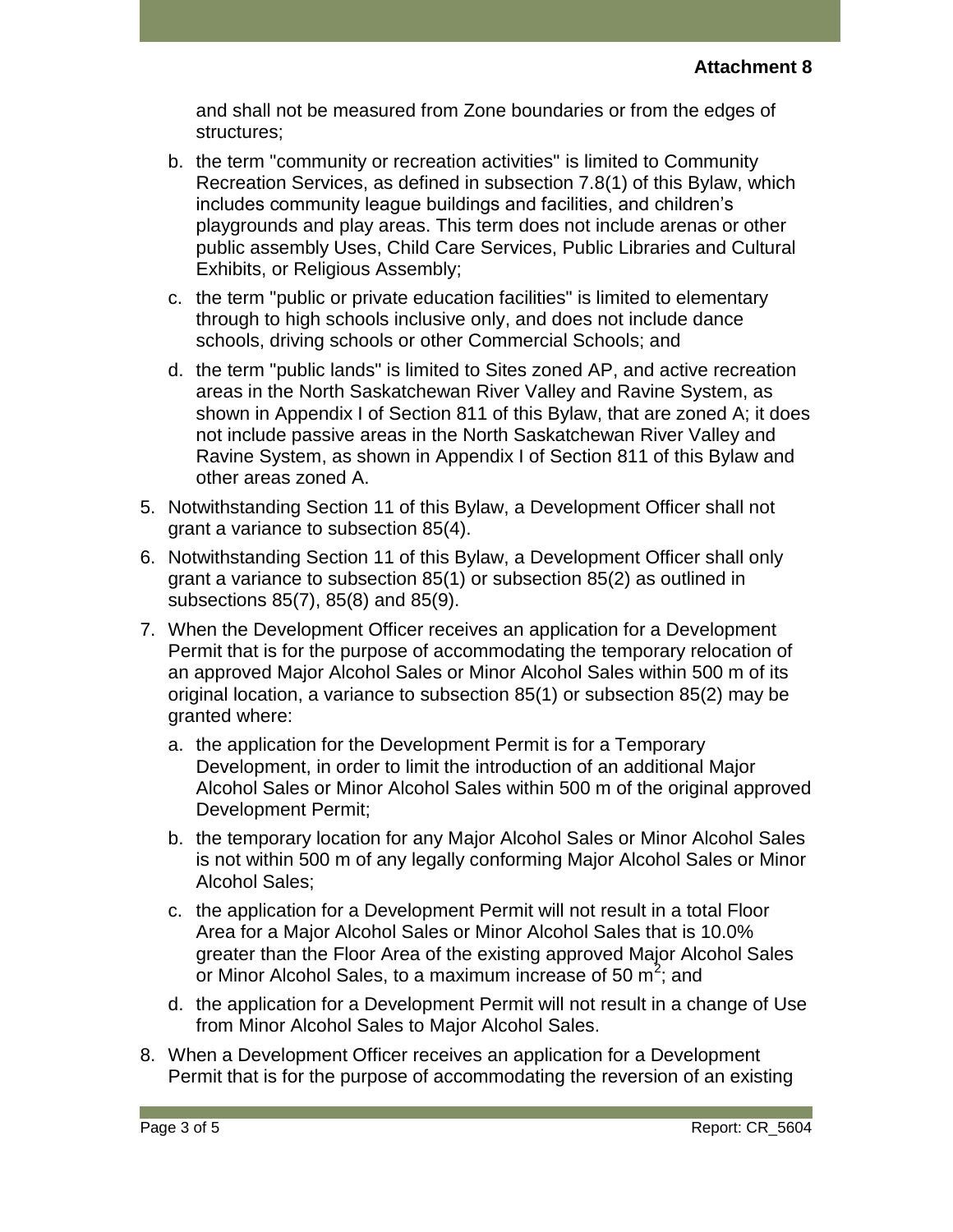approved Major Alcohol Sales or Minor Alcohol Sales back to its original location on a Site, a variance of subsection 85(1) or subsection 85(2) may only be granted where the application for the reversion is submitted to the Development Officer within 5 years of the date of vacating the original location and the application will not result in a total Floor Area that is greater than the original approved Major Alcohol Sales or Minor Alcohol Sales. and

- 9. The issuance of a Development Permit which contains a variance pursuant to subsection 85(7) shall be issued as a Temporary Development for a duration of up to 5 years or less, to be determined by the Development Officer.
- 10.The Development Officer may require lighting, signage or screening measures that ensure the proposed development is compatible with adjacent or nearby Residential Uses or Commercial Uses.
- 11.The Development Officer may require that a Traffic Impact Study be conducted for Major Alcohol Sales prior to the issuance of a Development Permit, if it appears that traffic volumes or vehicular turnover may create a significant negative impact on surrounding development. The Traffic Impact Study shall be prepared to the satisfaction of the Development Officer, in consultation with Transportation Services.
- 12.The Development Officer shall consider Crime Prevention Through Environmental Design criteria by ensuring:
	- a. the exterior of all stores have ample transparency from the street to allow natural surveillance;
	- b. exterior lighting should be in accordance with the minimum safety standards prescribed by the Illuminating Engineers Society of North America;
	- c. Landscaping be low-growing shrubs or deciduous trees with a high canopy at maturity and that all foliage be kept trimmed back to prevent loss of natural surveillance;
	- d. no customer parking is located behind a building and that all Parking Areas in front of the building be well-lit; and
	- e. customer access to the store is limited to a store front that is visible from the street, other than a Lane, shopping centre parking lot or a mall access that allows visibility from the interior.